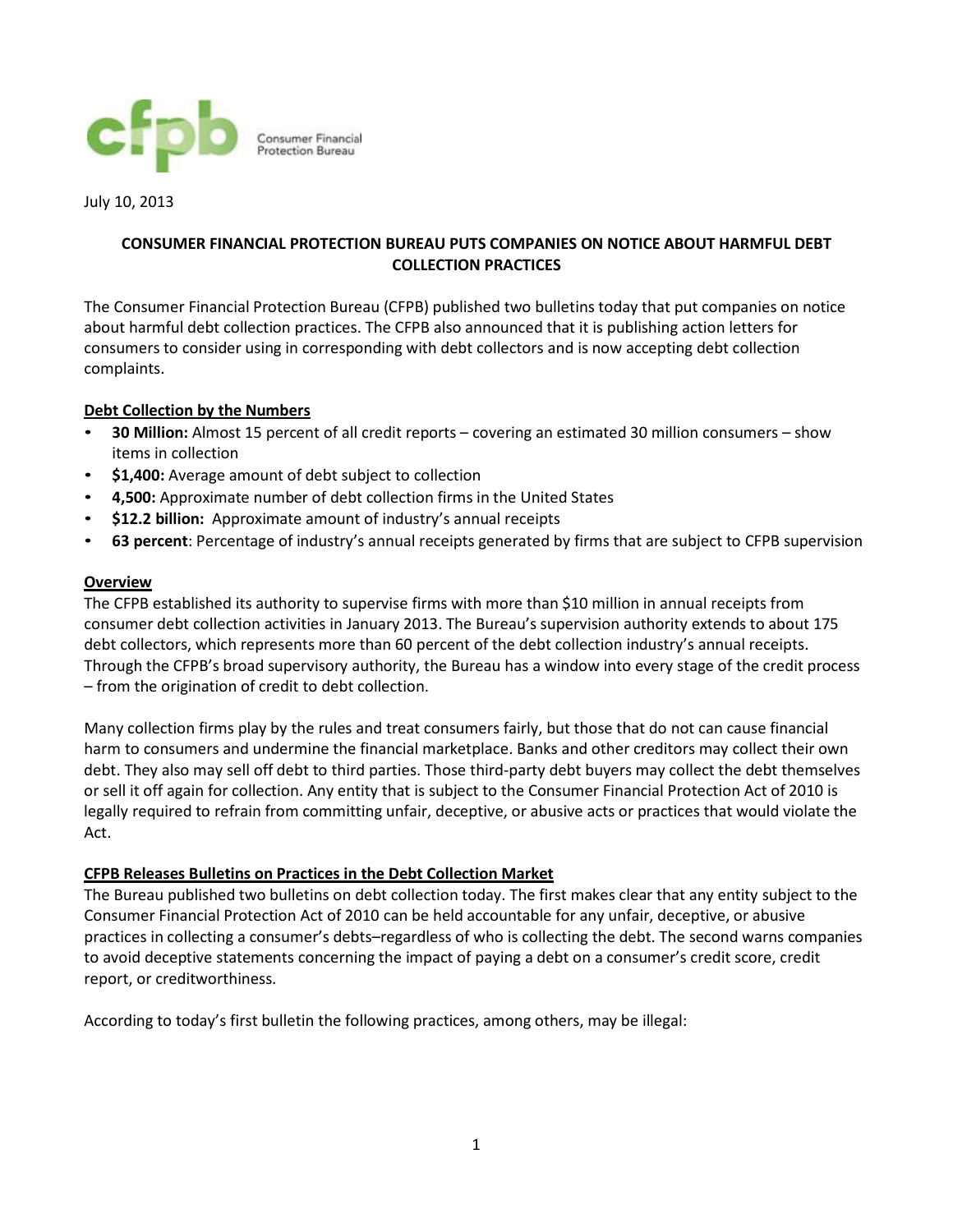- **Threatening action that the debt collector does not have the authority to pursue.** Debt collectors and creditors should not make false threats of lawsuits, arrest, prosecution, or imprisonment for non-payment of debt.
- **Falsely representing the character, amount, or legal status of the debt.** Debt collectors and creditors should not falsely represent who owns the debt, the amount of debt that is owed, or the debt's legal status.
- **Misrepresenting that a consumer's debt would be waived or forgiven.** Debt collectors and creditors should not misrepresent that a debt would be waived or forgiven if a consumer accepted a settlement offer when the company is not, in fact, forgiving or waiving the debt.
- **Failing to properly post payments or credit to a consumer's account with payments.** Debt collectors and creditors should not fail to properly post payments or credit to a consumer's account and then charge late fees to that customer if the customer paid on time.

The bulletin on unfair, deceptive, and abusive practices is available at: http://files.consumerfinance.gov/f/201307 cfpb bulletin unfair-deceptive-abusive-practices.pdf

According to today's second bulletin, companies need to be careful whenever they make statements concerning the impact of paying a debt on a consumer's credit score, credit report, or creditworthiness. The Bureau is concerned that some of these statements, like telling consumers that paying a debt would improve their credit score, may be deceptive. The bulletin highlights examples of potentially deceptive claims debt collectors may be making to consumers about their credit reports and credit scores.

The bulletin on debt collectors discussing consumers' credit is available at: [http://files.consumerfinance.gov/f/201307\\_cfpb\\_bulletin\\_collections-consumer-credit.pdf](http://files.consumerfinance.gov/f/201307_cfpb_bulletin_collections-consumer-credit.pdf)

### **Action Letters for Consumers**

The CFPB is also publishing five action letters that consumers can consider using when corresponding with debt collectors. These letters may help consumers get valuable information about claims being made against them or protect themselves from inappropriate or unwanted collection activities. The letters address the following situations when the consumer:

- **Needs more [information on the](http://files.consumerfinance.gov/f/201307_cfpb_debt-collection-letter-2_more-information.doc) debt:** The first letter is for consumers who need more information about a debt the collector has told them that they owe. The letter states that the consumer is disputing the charges until the debt collector answers specific questions about what is owed. This letter may be useful, for example, for a consumer who may not immediately recognize the debt as their own or for those who want to find out more about the debt before they pay it.
- **Wants to dispute the debt and for the debt collector to prove responsibility or [stop communication:](http://files.consumerfinance.gov/f/201307_cfpb_debt-collection-letter_1-not-my-debt.doc)** This letter tells the collector that the consumer is disputing the debt and instructs the debt collector to stop contacting the consumer until they provide evidence that the consumer is responsible for that debt. For example, consumers who do not want to discuss the debt until they have additional information verifying the debt might use this template.
- **Wants to restrict how and when a debt [collector](http://files.consumerfinance.gov/f/201307_cfpb_debt-collection-letter-5_heres-how-to-contact-me.doc) can contact them:** The Fair Debt Collection Practices Act prohibits debt collectors from contacting a consumer about a debt at a time or place they should know is inconvenient. With this letter, the consumer is able to tell the debt collector how they would like to be